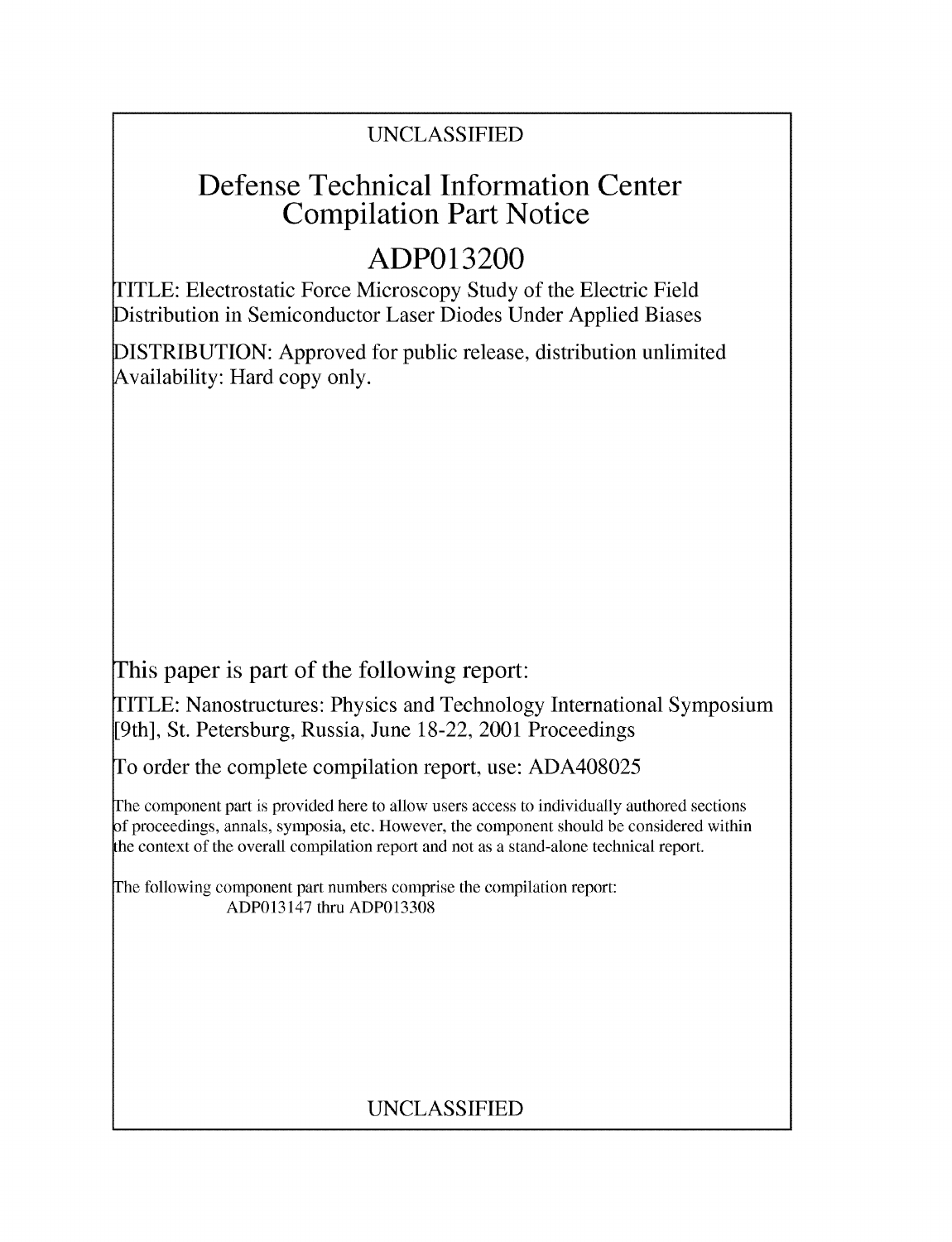### Electrostatic force microscopy study of the electric field distribution in semiconductor laser diodes under applied biases

A. Ankudinov†, A. Titkov†, V. Evtikhiev†, E. Kotelnikov†, D. Livshiz†,

I. Tarasov†, A. Egorov†, H. Riechert $\ddagger$ , H. Huhtinen§ and R. Laiho§

t loffe Physico-Technical Institute, St Petersburg, Russia

**I** Infineon Technologies AG, Corporate Research, D-81730, Minchen, Germany

**§** Wihuru Physical Laboratory, Turku University, Turku, FIN20014, Finland

In the semiconductor laser diodes the inner electric field distribution is the characteristic of significant interest in device design and failure analysis. In the modem lasers the applied voltage usually drops within the narrow layers of submicron range, and the precise information on the electric field distribution must be extracted by means of methods having nanometer spatial resolution. The electrostatic force microscopy (EFM **[1]** is the excellent candidate to solve this problem. This technique presents the development of the atomic force microscopy (AFM [2] which allows direct measuring of the electrostatic force acting between the nanometer-size probe and the surface. The electrostatic force in such system depends on the capacitance and the potential difference between the probe and the surface. These two contributions into the force can be separated in EFM, thus providing a way for high resolution surface potential and capacitance mapping. Until now only a few EFM studies were performed to probe electric characteristics of semiconductor light emitting devices [3-5]. The potential profiles in the devices under applied bias were measured for AlGaSb/GaSb based lasers [4] and for GaP based light emitting diodes [3]. Robin *et.al.* **[5]** investigated the potential and the corresponding electric field profiles in InP/InGaAsP p-i-n laser diode without external bias.

In this work we applied the EFM method to investigate AlGaAs/GaAs and InGaP/GaAs based p-i-n laser diodes and have found the main features of the electric field and capacitance distributions on the cross-sections of the devices under the applied forward and backward biases. The fine structure of the electric field distribution presented by two spikes localized at the n-emitter/i-waveguide and p-emitter/i-waveguide interfaces is analyzed. Our study shows that at the low level of the injection current the inner electric field induced by the applied bias is concentrated in the vicinity of the n-emitter/i-waveguide interface, while at the high level of injection it is redistributed in favor of the p-emitter/i-waveguide interface. With increasing forward bias the growth and broadening of the capacitance signal at the undoped waveguide region is also observed, that may reflect the injected carriers distribution.

We have used the EFM method in which an alternative bias at the frequency  $\omega$  is applied to the AFM probe inducing it's mechanical oscillations due to electrostatic force variations. The first and the second harmonics  $(H(\omega), H(2\omega))$  of oscillations, which are two main EFM signals, can be detected by lock-in technique.  $H(\omega)$  depends mainly on the probesurface potential difference,  $H(2\omega)$  is proportional to the corresponding capacitance. The AFM operates in tapping mode and in addition to the EFM signals the topography data are measured.

The microscope used for the measurements is an air-AFM system (Autoprobe CP Research, ThermoMicroscopes). Alternative voltage is applied to the highly doped Si probe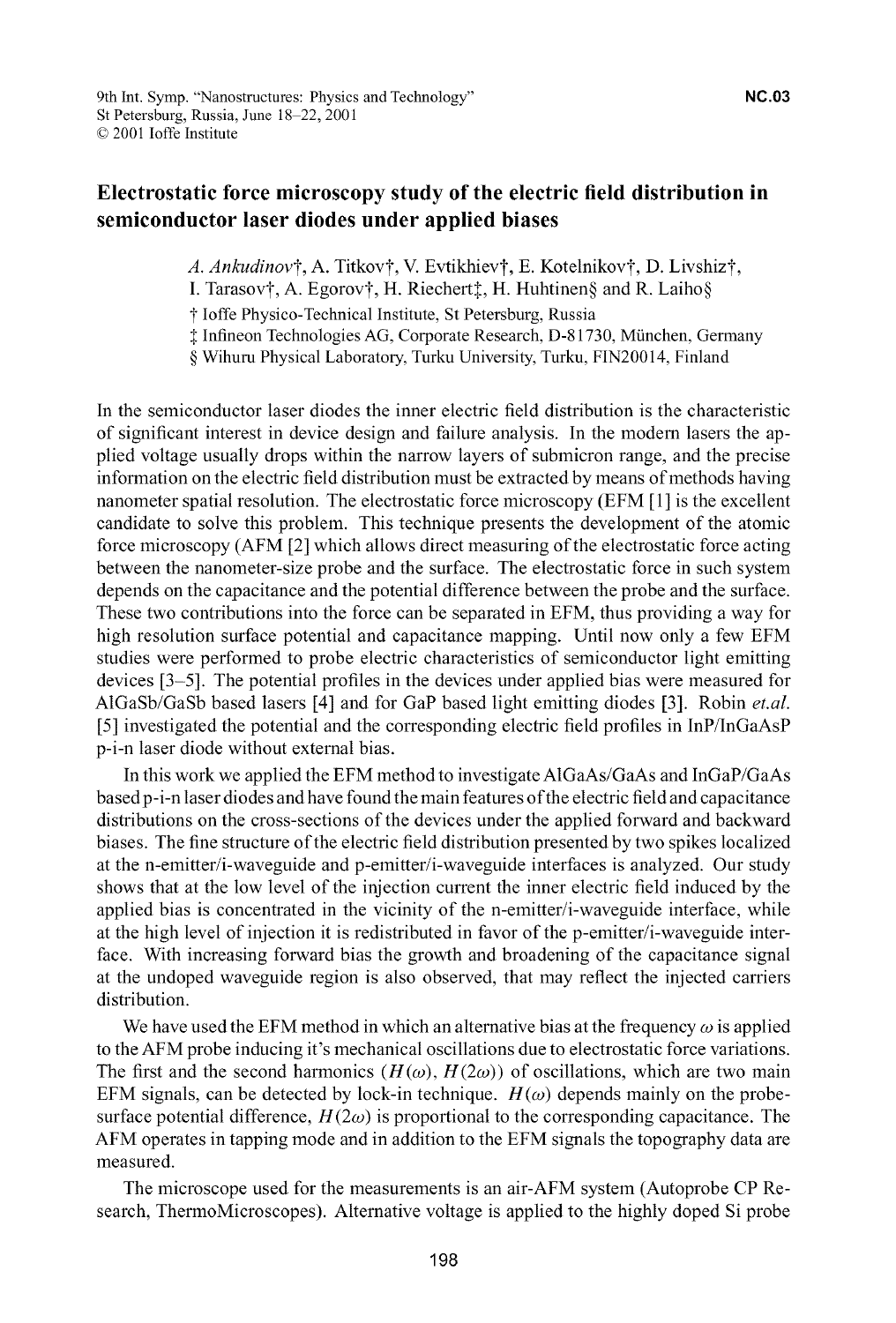

Fig. 1.

at a typical frequency of around 50 KHz and a voltage amplitude of 0.7 V. The EFM signals are analyzed through a Stanford Lock-in Amplifier 8230. The studied lasers are biased by the constant voltage source built in the microscope.

Figure 1(a) shows an AFM tapping mode topography image of the cleaved surface of one of the p-i-n laser diodes studied in this work. The structure was grown by the molecular beam epitaxy and consists of an n-doped GaAs substrate (S), an n-doped (Si) 2  $\mu$ m-thick AlGaAs emitter (N), an undoped 0.4  $\mu$ m-thick GaAs waveguide (W) centered with 9 nm InGaAs quantum well (QW), a p-doped (Be) 2  $\mu$ m-thick AlGaAs emitter (P) followed by heavily doped p-GaAs contact layer. All the main layers of the structure can be identified in the image, in which the darker contrast corresponds to the depression of the surface relief. The waveguide region of the structure is several angstroms lower then n- and p-emitters due to known difference in oxide layer thickness on GaAs and A1GaAs [61. The bright line in the middle of the waveguide corresponds to the compressed InGaAs QW. As it was shown earlier, thin compressed layers can noticeably extrude out on the cleavage [71.

In Figure 1(b) the variations of the  $\delta H(\omega)/\delta x$  magnitude over the studied surface area are presented. The data were obtained as follows. First, simultaneously with the topography data acquisition, the  $H(\omega)$  signal was measured as a function of the dc bias applied to the N-contact of the laser; the bias is decreased by the steps of 0.1 V every 1/16-th of the image height from 0.45 V (top of image) to  $-1.05$  V (bottom of image). Then, the first derivative  $\delta H(\omega)/\delta x$  was calculated numerically along the direction x perpendicular to the interfaces. Figure 1(c) shows the profiles of  $\delta H(\omega)/\delta x$  taken under different applied bias (the white arrows in Fig. 1(b) indicate the lines in image along which the profiles are taken). The meaning of the  $\delta H(\omega)/\delta x$  signal is the electric field at the surface in the direction perpendicular to the interfaces. Variations of this field should reflect variations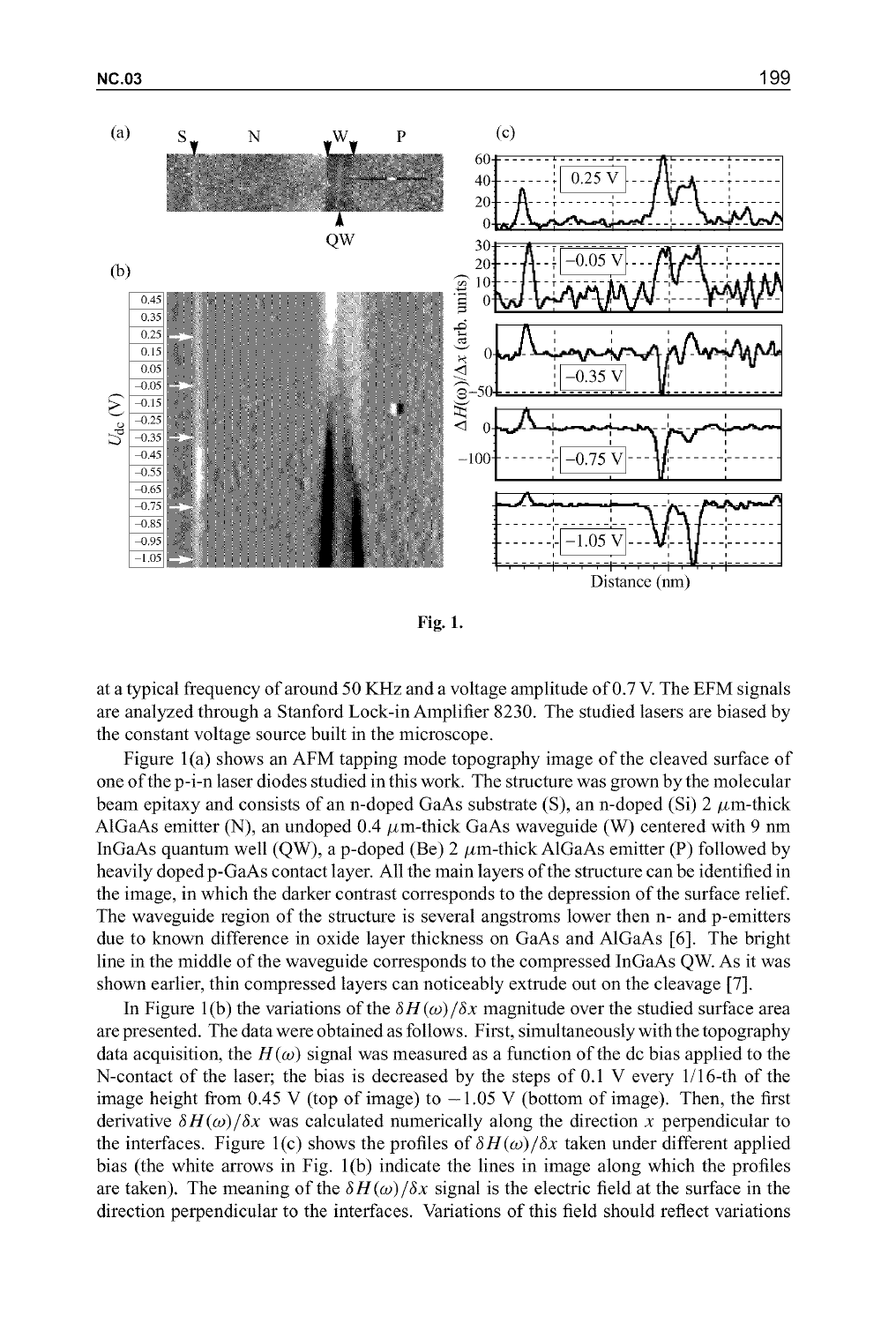

Fig. 2.

of the inner electrical field in laser diodes in the same direction. Without bias (a profile taken at  $-0.05$  V) the distribution of the electric field is symmetric and formed by the two spikes whose extremums are localized near the waveguide interfaces. For the low level of injection current, the inner electric field is concentrated at the n-emitter/i-waveguide interface (the left spike in the profiles taken at 0.25 V,  $-0.35$  V and  $-0.75$  V is mainly changed). However, under the high level of injection, the redistribution of the inner electric field in favor of the p-emitter/i-waveguide interface is observed (the right spike in the profile taken at  $-1.05$  V is deeper than the left one). It is interesting to note considerable reduction of the electric field at the waveguide center.

The variations of the  $H(2\omega)$  signal (capacitance) are shown in Fig. 2(b) (the applied bias is changed in the same manner as in Fig. 1(b)) and in Fig. 2(c) with the profiles of  $H(2\omega)$ along the lines marked by the black arrows in Fig. 2(b). The white band in the left part of the image in Fig. 2(b) is attributed to the n-GaAs substrate, see also the topography image in Fig. 2(a). An increase of the capacitance at the n-GaAs substrate compared to the nand p-AlGaAs emitters is related to the thinner native oxide on GaAs [6]. The capacitance at the substrate and the emitter layers does not depend on the applied bias. However, the applied bias affects strongly the capacitance at the waveguide region. For the backward biases, the signal has low magnitude. Under the forward bias of approximately  $-0.35$  V, there appear at the middle of the waveguide the spike in the  $H(2\omega)$  signal which amplitude is higher than the signal level at the surrounding emitters. The spike grows in height and broadens with increasing forward bias, and at  $-1.05$  V (see Fig. 2(c)) it's top is formed by the wide  $\sim 0.4 \mu$ m plateau that coincides well with the position of the waveguide.